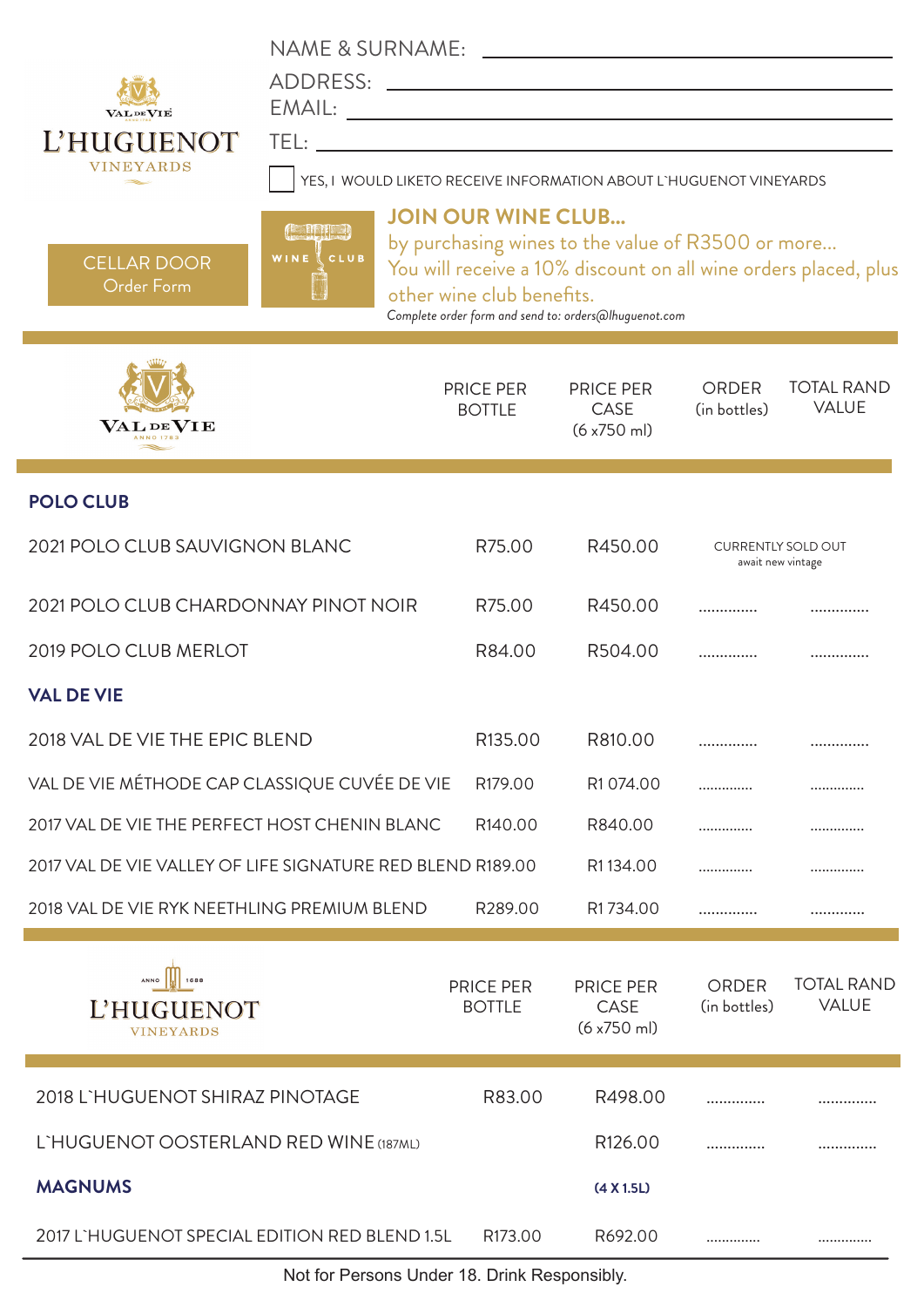| ANNO<br>1695<br>La Motte<br>a culture of excellence | <b>PRICE PER</b><br><b>BOTTLE</b> | <b>PRICE PER</b><br>CASE<br>$(6x750$ ml) | <b>ORDER</b><br>(in bottles)                   | <b>TOTAL RAND</b><br><b>VALUE</b> |
|-----------------------------------------------------|-----------------------------------|------------------------------------------|------------------------------------------------|-----------------------------------|
| <b>LA MOTTE CLASSIC COLLECTION</b>                  |                                   |                                          |                                                |                                   |
| 2021 LA MOTTE SAUVIGNON BLANC                       | R94.00                            | R564.00                                  | .                                              |                                   |
| 2021 LA MOTTE VIN DE JOIE ROSÉ                      | R99.00                            | R594.00                                  | <b>CURRENTLY SOLD OUT</b><br>await new vintage |                                   |
| 2018 LA MOTTE MILLENNIUM TM                         | R99.00                            | R594.00                                  | .                                              |                                   |
| 2018 LA MOTTE CABERNET SAUVIGNON                    | R <sub>159.00</sub>               | R954.00                                  | .                                              |                                   |
| <b>ESTATE COLLECTION</b>                            |                                   |                                          |                                                |                                   |
| 2020 LA MOTTE FRANSCHHOEK CHARDONNAY                | R <sub>159.00</sub>               | R954.00                                  | .                                              |                                   |
| 2017 LA MOTTE FRANSCHHOEK SYRAH                     | R <sub>190.00</sub>               | R1140.00                                 | .                                              |                                   |
| <b>STRAW WINE</b>                                   |                                   |                                          |                                                |                                   |
| NV LA MOTTE STRAW WINE (12 X 375ML)                 | R295.00                           | R3540.00                                 | .                                              | .                                 |
| THE PIERNEEF COLLECTION                             |                                   |                                          |                                                |                                   |
| 2020 LA MOTTE PIERNEEF SAUVIGNON BLANC              | R <sub>159.00</sub>               | R954.00                                  | .                                              |                                   |
| 2017 LA MOTTE PIERNEEF SYRAH VIOGNIER               | R299.00                           | R1794.00                                 | .                                              | .                                 |
| LA MOTTE MÉTHODE CAP CLASSIQUE                      |                                   |                                          |                                                |                                   |
| 2017 LA MOTTE MÉTHODE CAP CLASSIQUE BRUT            | R390.00                           | R1170.00                                 | .                                              | .                                 |
| (3 X 750 ML)                                        |                                   |                                          |                                                |                                   |
| <b>HANNELIR</b>                                     |                                   |                                          |                                                |                                   |
| 2015 HANNELI R (4 X 750ML)                          | R1400.00                          | R5600.00                                 |                                                |                                   |
| <b>MAGNUMS</b> (4 X 1.5 L)                          |                                   |                                          |                                                |                                   |
| 2020 LA MOTTE MILLENIUM TM                          | R <sub>190.00</sub>               | R760.00                                  | .                                              |                                   |
| 2018 LA MOTTE SYRAH                                 | R380.00                           | R1520.00                                 | .                                              | .                                 |
| 2017 LA MOTTE PIERNEEF SYRAH VIOGNIER               | R598.00                           | R <sub>2</sub> 392.00                    |                                                |                                   |
| 2018 LA MOTTE MÉTHODE CAP CLASSIQUE BRUT            | R780.00                           |                                          | .                                              | .                                 |
| 2013 LA MOTTE HANNELI R                             | R <sub>2</sub> 800.00             |                                          |                                                |                                   |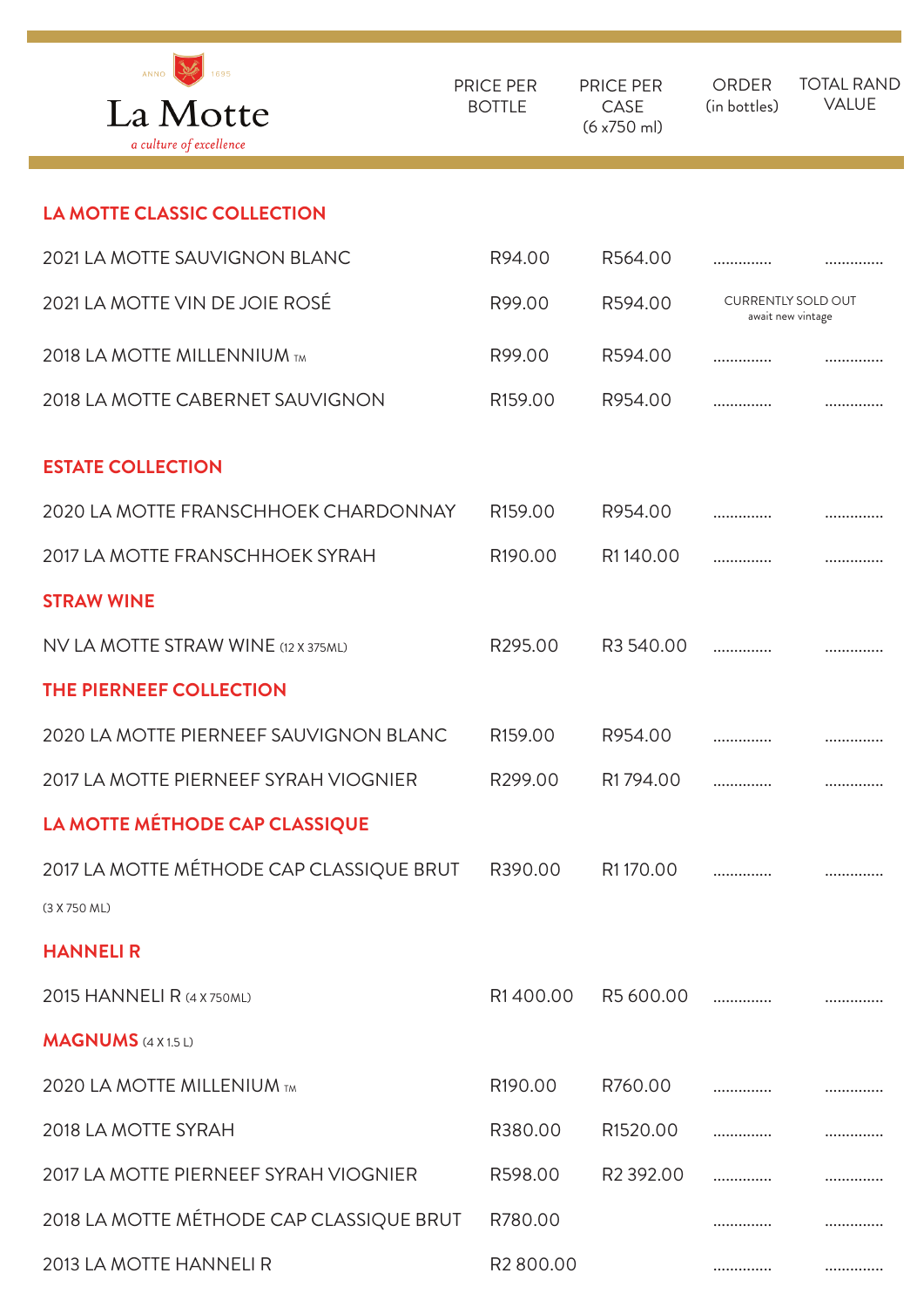|                                                                                                                                                                                                                                                                                                                   | PRICE PER<br><b>BOTTLE</b>                                                                                             | <b>PRICE PER</b><br>CASE<br>(6 x750 m)                                                                                           | <b>ORDER</b><br>(in bottles) | <b>TOTAL RAND</b><br><b>VALUE</b> |
|-------------------------------------------------------------------------------------------------------------------------------------------------------------------------------------------------------------------------------------------------------------------------------------------------------------------|------------------------------------------------------------------------------------------------------------------------|----------------------------------------------------------------------------------------------------------------------------------|------------------------------|-----------------------------------|
| <b>LOOKOUT</b>                                                                                                                                                                                                                                                                                                    |                                                                                                                        |                                                                                                                                  |                              |                                   |
| <b>LOOKOUT WHITE</b><br><b>LOOKOUT ROSÉ</b><br><b>LOOKOUT SEMI-SWEET</b><br><b>LOOKOUT RED</b>                                                                                                                                                                                                                    | R60.00<br>R60.00<br>R60.00<br>R60.00                                                                                   | R360.00<br>R360.00<br>R360.00<br>R360.00                                                                                         | .<br>.                       |                                   |
| <b>CLASSIC</b>                                                                                                                                                                                                                                                                                                    |                                                                                                                        |                                                                                                                                  |                              |                                   |
| <b>SAUVIGNON BLANC</b><br>CHARDONNAY (UNWOODED)<br><b>CHENIN BLANC</b><br><b>CHARDONNAY PINOT NOIR</b><br><b>CHESCATO</b><br><b>CABERNET SAUVIGNON MERLOT</b><br><b>MERLOT</b><br><b>SHIRAZ</b><br><b>CABERNET SAUVIGNON</b><br><b>PINOTAGE</b><br>SPARKLING CHARDONNAY PINOT NOIR<br><b>SPARKLING CUVEE BRUT</b> | R65.00<br>R65.00<br>R65.00<br>R65.00<br>R65.00<br>R73.00<br>R73.00<br>R73.00<br>R73.00<br>R73.00<br>R100.00<br>R100.00 | R390.00<br>R390.00<br>R390.00<br>R390.00<br>R390.00<br>R438.00<br>R438.00<br>R438.00<br>R438.00<br>R438.00<br>R600.00<br>R600.00 | .<br>.<br>.<br>.<br>.        | .                                 |
| <b>SPECIAL EDITION</b>                                                                                                                                                                                                                                                                                            |                                                                                                                        |                                                                                                                                  |                              |                                   |
| <b>PINOTAGE</b><br><b>RED BLEND</b><br><b>FAMILY COLLECTION</b>                                                                                                                                                                                                                                                   | R <sub>110.00</sub><br>R <sub>110.00</sub>                                                                             | R660.00<br>R660.00                                                                                                               | <br>.                        | <br>.                             |
| <b>HERITAGE BLEND</b>                                                                                                                                                                                                                                                                                             | R <sub>110.00</sub>                                                                                                    | R660.00                                                                                                                          | .                            | .                                 |
| <b>CULINARIA</b>                                                                                                                                                                                                                                                                                                  |                                                                                                                        |                                                                                                                                  |                              |                                   |
| MÉTHODE CAP CLASSIQUE<br><b>CHENIN BLANC</b><br>PINOT NOIR CHARDONNAY<br>PINOT NOIR<br><b>GRAND VIN</b><br><b>MUSCAT</b>                                                                                                                                                                                          | R185.00<br>R <sub>120.00</sub><br>R120.00<br>R140.00<br>R140.00<br>R125.00                                             | R1110.00<br>R720.00<br>R720.00<br>R840.00<br>R840.00<br>R750.00                                                                  | .<br>.<br>.<br>.             | .<br>.<br>.                       |
| <b>PARDUS</b>                                                                                                                                                                                                                                                                                                     |                                                                                                                        |                                                                                                                                  |                              |                                   |
| <b>PARDUS</b>                                                                                                                                                                                                                                                                                                     | R200.00                                                                                                                | R1200.00                                                                                                                         | .                            |                                   |
| <b>NATURA</b> (LESS THAN 0.5 ALC.)                                                                                                                                                                                                                                                                                |                                                                                                                        |                                                                                                                                  |                              |                                   |
| <b>DE-ALCOHOLISED CLASSIC WHITE</b><br><b>DE-ALCOHOLISED CLASSIC RED</b><br>LIONS LAND RED GRAPE JUICE                                                                                                                                                                                                            | R66.00<br>R66.00<br>R60.00                                                                                             | R396.00<br>R396.00<br>R360.00                                                                                                    | .<br>.                       | .<br>.                            |